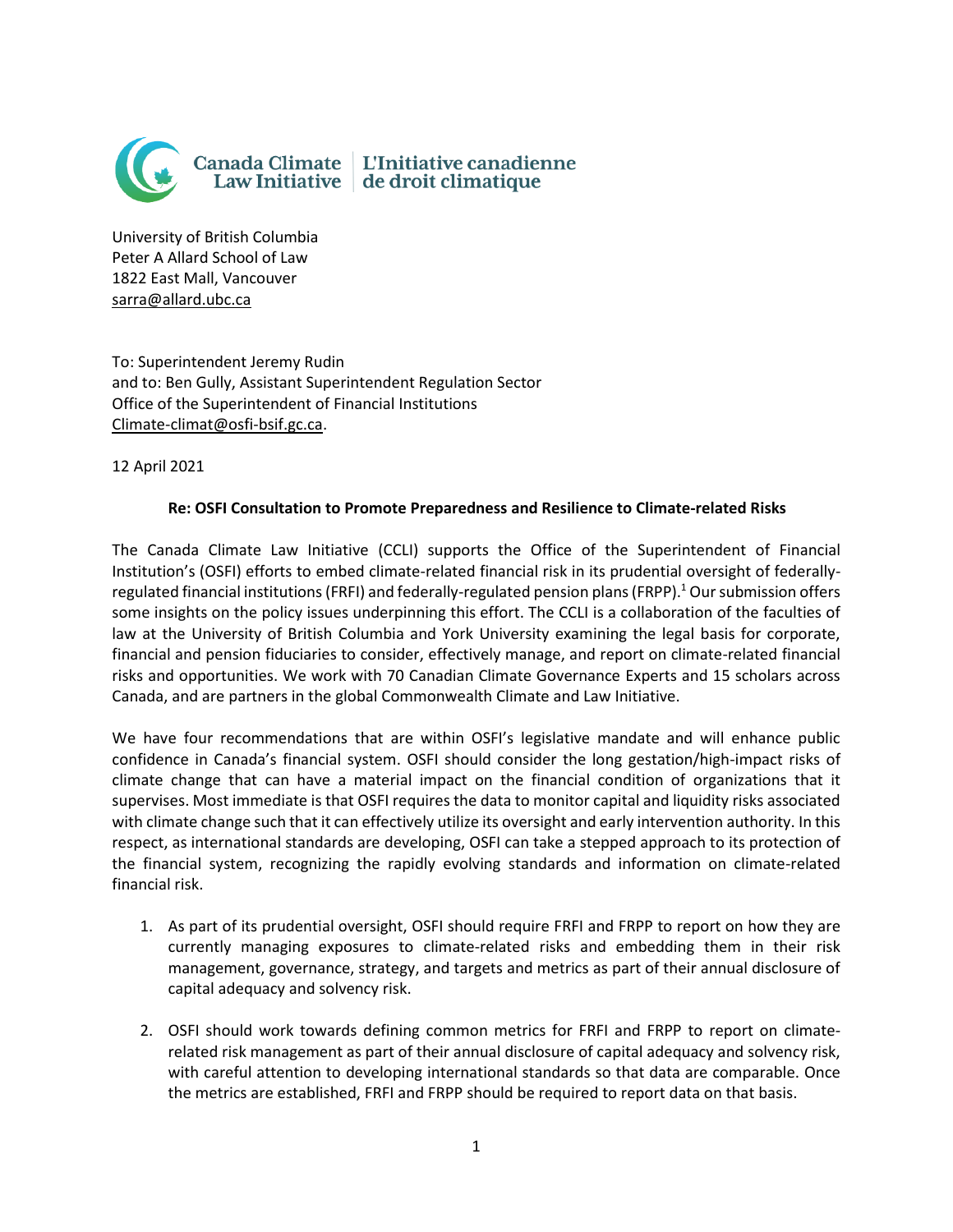- 3. OSFI should require FRPP to disclose governance, risk management, strategy, and targets and metrics regarding climate-related risks and opportunities in their statements of investment policies and procedures.
- 4. Once OSFI has collected the standardized data, it should assess its capital adequacy and liquidity requirements based on the identified risks and make any adjustments needed.

We also attach, as part of CCLI's submission, our recent report on the insurance sector and climate-related financial risks. It provides a detailed answer to OSFI's first question on how climate-related physical and transition risks affect insurers, focusing on both the assets and liabilities sides of the balance sheet, with application in many instances to deposit-taking institutions. The risks vary across different types, sizes, regions, and timelines, and the report should provide some insights for OSFI in terms of the scope of risks and their relationship to solvency risk. It also offers a number of governance strategies in terms of climate resilience and management of operational and accounting risks.

**1. As part of its prudential oversight, OSFI should require FRFI and FRPP to report on how they are currently managing exposures to climate-related risks and embedding them in their risk management, governance, strategy, and targets and metrics as part of their annual disclosure of capital adequacy and solvency risk.**

OSFI's mandate is to protect the safety and soundness of Canada's financial system, including protection of deposit-holders, policyholders, and pension plan beneficiaries. Given the unprecedented financial risks that climate change poses and the commitment by Canada to transition to net-zero carbon emissions, it is essential that OSFI, as Canada's prudential regulator, is safeguarding the stability of the financial system. To accomplish this task, it requires the data to make informed decisions regarding risk detection and early intervention. While there is growing convergence on international standards, in the immediate term OSFI should require FRFI and FRPP to report on how they are currently managing exposures based on the four broad categories recommended by the Taskforce on Climate-related Financial Disclosures (TCFD);<sup>2</sup> specifically, to report on their risk management, governance, strategy, and targets and metrics as part of their annual disclosure of capital adequacy and solvency risk.

Climate-related risk is part of prudential risk because it can affect the solvency of FRFI in a number of ways. A recent study reports that the net-zero emissions needed to stabilize the climate requires acceleration in use of non-carbon energy sources and a rapid decline in the global share of fossil fuels in the energy mix.<sup>3</sup> Canada's FRFI are major lenders and investors in carbon-intensive industries such as energy, transportation, and commercial real estate; and absent effective management of the risks, there is danger of being caught off side from the diminution of their asset portfolio values, stranded assets, or from financial counterparties shifting their lending or investment choices. For example, increasing insolvencies in the oil and gas sector in Canada can negatively affect FRFI portfolio values.<sup>4</sup> Decreased capital may affect the FRFI's ability to conduct business, and failure to effectively manage the transition to net-zero carbon emissions could affect the solvency of FRFI heavily invested in these sectors.<sup>5</sup> This risk is more acute in Canada because oil sands are a high-cost marginal producer; and it is no surprise that foreign energy firms have been selling off their investments in Canada to focus on lower risk/cost investments elsewhere. Much of the capital raised by high carbon-emitting sectors is from institutional investors in securities markets; however, there can be second round effects on FRFI from broader economic damage, as well as risks associated with the lending that will still be required during the transition to net-zero carbon emissions.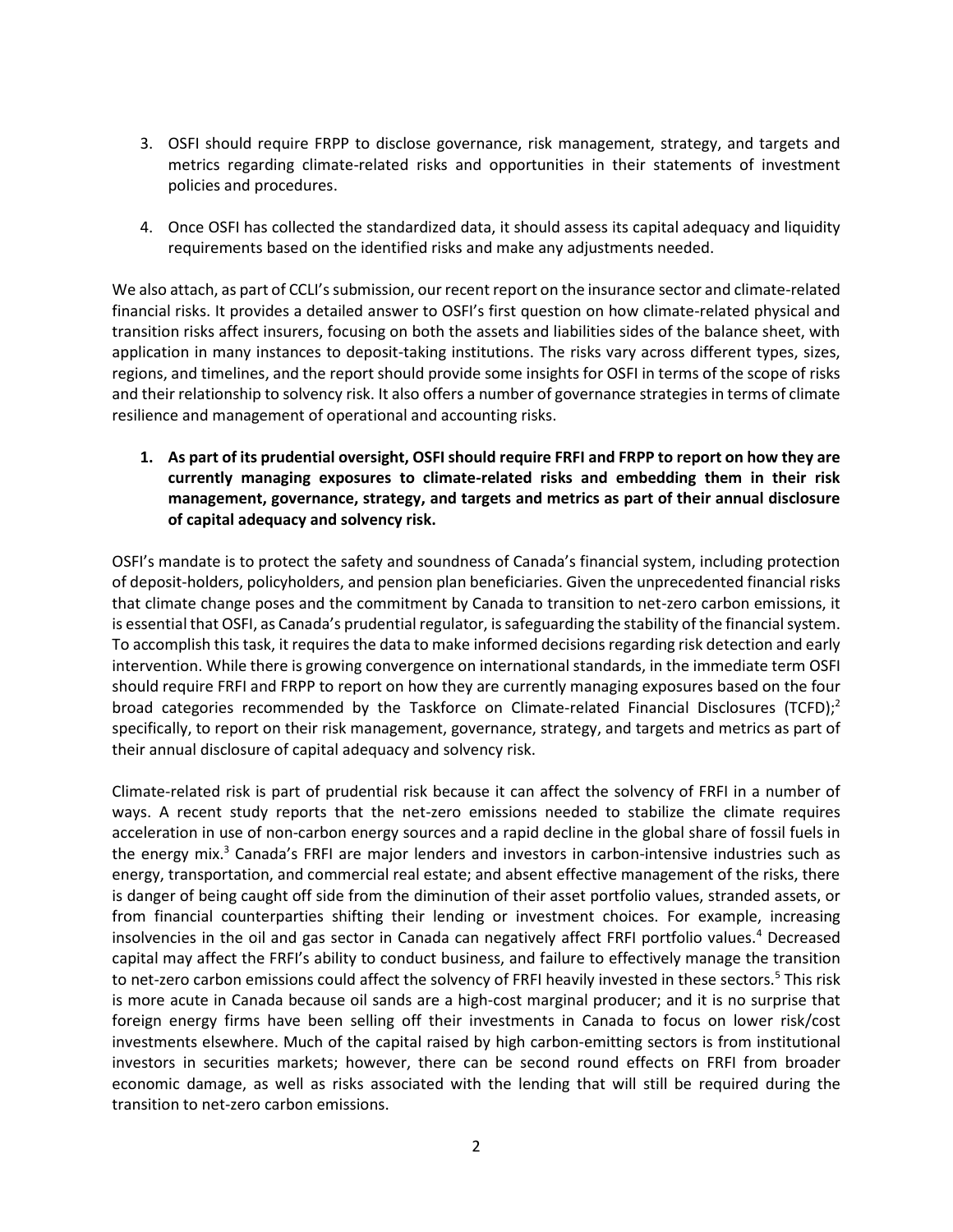The Basel Committee on Banking Supervision's Task Force on Climate-related Financial Risks observed that climate-related financial risks potentially impact the safety and soundness of individual financial institutions and could pose potential financial stability concerns for the financial system.<sup>6</sup> The Geneva Association, an international think tank on insurance risk management, has observed that climate change is a significant risk and insurers have a fiduciary duty to enhance the value of their assets so that they remain solvent, which poses constraints on the industry's investment strategies.<sup>7</sup> FRFI will need to demonstrate to global markets that they are serious about effectively managing climate-related risks and opportunities.

The Financial Stability Board (FSB) reports that if banks were to suffer widespread losses as a result of the crystallization of physical risks, it could cause an increase in their leverage and reduction in their lending prompted by a need to preserve their solvency, which can amplify shocks to the real economy, resulting in larger losses for banks, further reducing bank solvency.<sup>8</sup> The FSB also reports that widespread manifestation of climate-related risks that give rise to an increase in the credit and liquidity risk of financial institutions might lead to a widespread deterioration in financial-sector solvency such that losses due to the materialization of climate-related risks for one financial institution could result in deterioration of its solvency that then leads to losses for other financial institutions.<sup>9</sup>

As institutional investors, FRFI and FRPP are also vulnerable to litigation for failure to manage climaterelated risks and opportunities. The failure of directors and officers to consider and manage climaterelated risks to the FRFI's business or investments may give rise to liquidity or solvency risks where investors or other stakeholders seek compensation from the FRFI and/or directors personally for breach of disclosure obligations or failure to prudently manage assets. In terms of indirect effects, the value of FRFI's investment assets may be impaired if investee companies unsuccessfully defend litigation and monetary damages are awarded to investors.<sup>10</sup> In turn, these risks develop into reputational and market risks if consumers and investors perceive a failure by the FRFI to effectively manage climate-related risks and opportunities. Another solvency risk is where the assets of the FRFI are located in jurisdictions outside of Canada. While OSFI and the Canadian Deposit Insurance Corporation, as Canada's bank resolution authority, have memoranda of understanding with other regulatory authorities regarding insolvency resolution, there is a risk that once a FRFI is financially distressed due to climate impacts, countries will ringfence valuable assets; thus data on these vulnerabilities are key to early intervention.

Quantifying and managing climate-related risks is therefore an important public policy issue. An obstacle to ensuring that OSFI fulfills its mandate is the lack of standardized data on climate-related financial risks across FRFI and FRPP over which OSFI has prudential oversight. OSFI's current assumptions regarding capital adequacy and liquidity may not capture the impacts of climate risk in the future. Our view is that additional information is required to ensure that the Own Risk and Solvency Assessment for insurers and the Internal Capital Adequacy Assessment Process for deposit-taking institutions capture climate-related financial risks as they manifest. A core function of OSFI is risk detection and early intervention and the only way it can exercise that core duty is to ensure it receives reliable quantified data on the risks and their management.

Canada's FRFI and FRPP must already manage material financial risks, and climate change has now emerged as a material risk. Prudential regulators globally recognize that financial institutions need to be proactive and forward-planning as climate risks accelerate. OSFI should be moving towards standardized data requirements for entities over which it has prudential oversight, but CCLI recognizes that some temporary obstacles remain to achieving a common disclosure template for purposes of OSFI's oversight.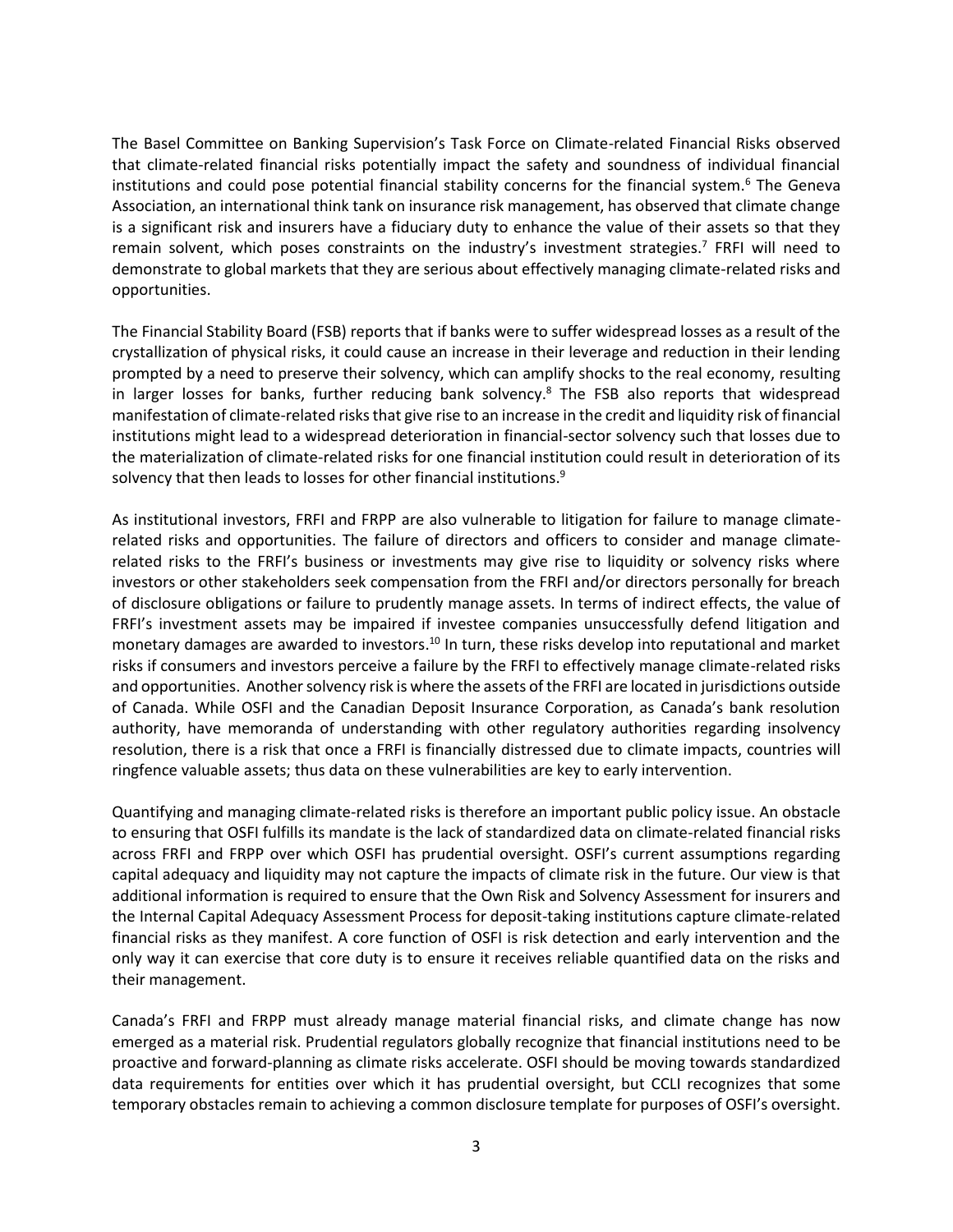There will be a time lag before there is international consensus on sustainable accounting standards, and arguably, assessing climate-related financial risk as part of prudential risk cannot wait. As an immediate first step, OSFI should require FRFI and FRPP to report on how they are currently managing exposures to climate-related risks and embedding them in their risk management, governance, strategy, and targets and metrics as part of their annual disclosure of capital adequacy and solvency risk. Using these TCFDaligned categories is an important start that allows flexibility as international standards are set.

OSFI can also take guidance from existing International Financial Reporting Standards (IFRS) regarding accounting standards that already require FRFI to quantify climate-related financial risk. IFRS already require disclosure of climate-related risks in financial accounting and disclosure. In November 2020, the IFRS Foundation published guidance, the *Effects of climate-related matters on financial statements*, which states that material climate-related financial information should be reported under IAS (international accounting standard) 1 Presentation of Financial Statements, IAS 2 Inventories, IAS 12 Income Taxes, IAS 16 Property, Plant and Equipment, IAS 38 Intangible Assets, IAS 36 Impairment of Assets, IAS 37 Provisions, Contingent Liabilities and Contingent Assets, IFRS 7 Financial Instruments: Disclosures, IFRS 9 Financial Instruments, and IFRS 13 Fair Value Measurement.<sup>11</sup> In addition to this specific disclosure, IFRS advises that it is important for organizations whose financial position or financial performance is particularly affected by climate-related matters to provide overarching disclosure.<sup>12</sup>

OSFI's use of the TCFD framework and IFRS guidance will allow it to enhance supervisory oversight now while still leaving room for evolving accounting standards, and allow FRFI to transition from qualitative disclosure to quantitative reporting that supports meaningful management of the risks and opportunities that the transition to net-zero emissions presents. CCLI believes that OSFI already has a well-functioning early intervention system in which it advises FRFI of areas of concern it has identified at an early stage, including material deficiencies in capital and liquidity or issues of concern regarding management of the FRFI, intervening effectively so as to minimize losses to depositors or policyholders.<sup>13</sup>

Until standardized data requirements can be developed, OSFI's immediate reporting requirements will also be enhanced by the five principles of disclosure that OSFI developed under Basel III for domestic systemically important banks. These principles offer immediate guidance on implementing more effective disclosure of climate-related solvency risks. Adjusted specifically to climate-related financial risk, the following five principles should inform OSFI's disclosure requirements:

- i. Disclosures should be clear and be presented in a form that is understandable and communicated through an accessible medium in an integrated form.
- ii. Disclosures should be comprehensive, describing material climate-related financial risks across all aspects of the FRFI and FRPP, both qualitative and quantitative information on the processes and procedures for identifying, measuring and managing those risks, supported by relevant underlying data and information submitted to OSFI, with a continuing obligation to report significant changes in risk exposures between reporting periods and responses to these changes by management, such that OSFI can assess choices in risk tolerance and management and intervene at an early stage if required.
- iii. Disclosures should be meaningful by highlighting the most significant current and emerging risks and how those risks are managed, linking risk to the balance sheet or income statement.
- iv. Disclosures should be consistent over time to enable identification of climate risk profile trends across all significant aspects of business and asset management, with clear disclosure on changes in accounting and disclosure methodologies year over year.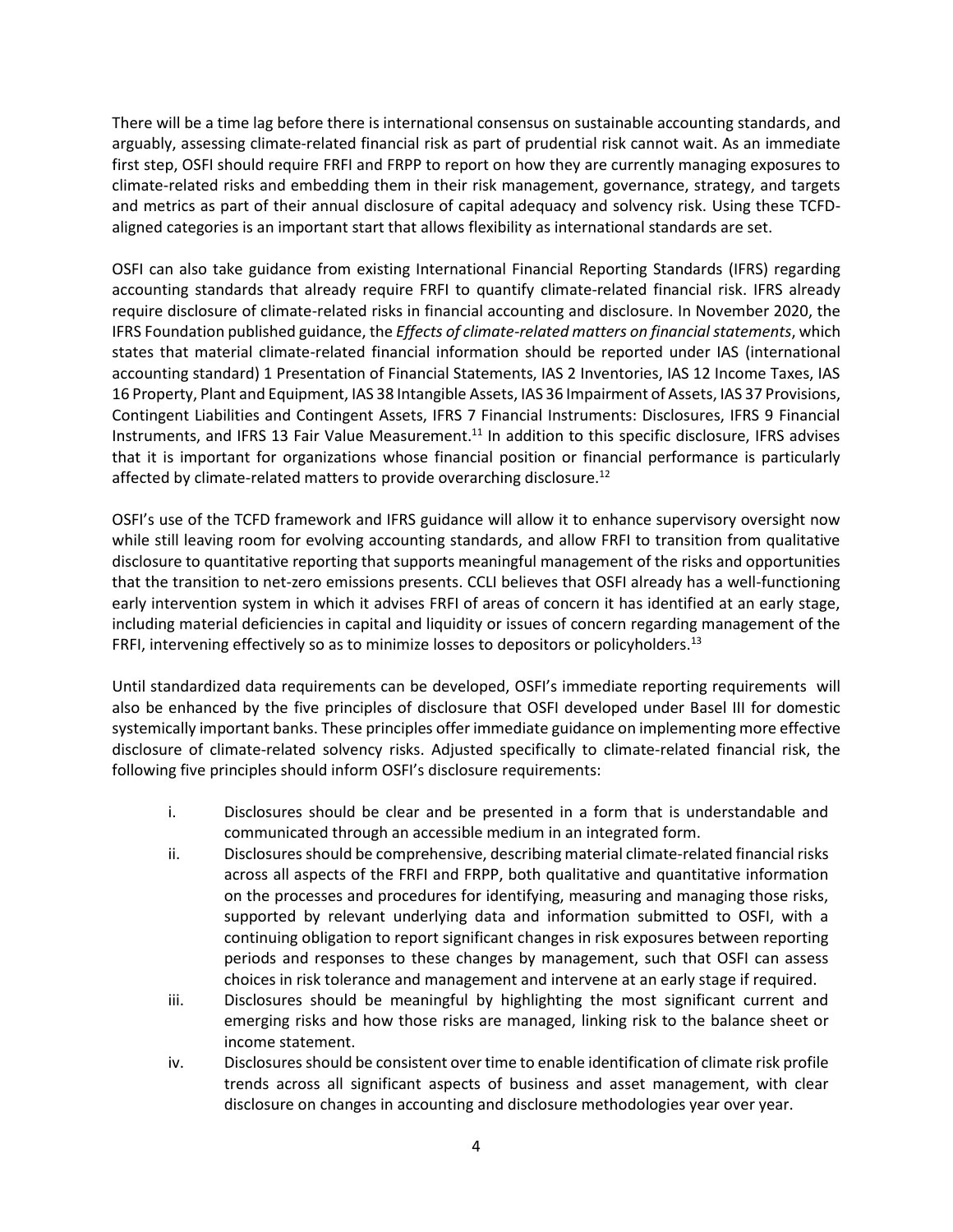v. Disclosures should be comparable across FRFI, allowing meaningful comparisons of business activities, prudential metrics, risks and risk management between FRFI and across jurisdictions.<sup>14</sup>

**2. OSFI should work towards defining common metrics for FRFI and FRPP to report on climate-related risk management as part of their annual disclosure of capital adequacy and solvency risk, with careful attention to developing international standards so that data are comparable. Once the metrics are established, FRFI and FRPP should be required to report data on that basis.**

To build on the immediate reporting required for prudential oversight, OSFI should develop common metrics for FRFI and FRPP to report on climate-related risk management as part of their annual disclosure of capital adequacy and solvency risk, aligning with developing international standards so that data are comparable. While a number of accounting standards and disclosure frameworks have been developed, they are converging internationally under the TCFD framework and accounting guidance under IFRS established by the International Accounting Standards Board.

The TCFD recommendations for identifying and managing climate-related financial risk though governance, risk management, strategy, and targets and metrics regarding climate-related risks and opportunities, allow scaling up from qualitative analysis to quantified reporting and management.<sup>15</sup> The FSB reports that over 1,500 organizations globally have endorsed the TCFD framework, including financial institutions with \$150 trillion in assets under management (AUM). <sup>16</sup> Most Canadian FRFI and FRPP use IFRS and the International Accounting Standards Board clearly statesthat existing accounting rules require climate to be considered where material. The 2020 IFRS guidance offers clear direction on accounting for material climate risk.<sup>17</sup> In addition, the IFRS Foundation's current efforts to develop international sustainability reporting standards within the existing IASB/IFRS governance structure includes examining a prototype climate-related financial accounting standard proposed by a number of global standard setting organizations, $18$  which is likely to result in convergence of accounting standards. Thus the TCFD governance framework and IFRS accounting standards offer direction to OSFI regarding information it needs to assess to meet its prudential oversight obligations.

These converging standards indicate that FRFI and FRPP can improve their identification, management and reporting of climate-related risks by conducting assessments of their investments, products and services, operations, and supply and distribution chains for exposure to climate-related financial risks; embed climate-related risk assessments into their risk appetite assessment processes, quantitative risk impact processes, and capital adequacy and solvency assessments; and report to OSFI on a basis that is sufficiently granular that OSFI can make informed decisions in its prudential oversight of the FRFI and FRPP.

The International Association of Insurance Supervisors (IAIS), of which OSFI is a member, identified effective practices of prudential supervisors to encourage and/or require insurers to utilize TCFD disclosures, supplemental guidance, and scenario analysis to design best practices and set supervisory objectives.<sup>19</sup> Scenario analysis can assist in stress-testing the FRFI's and FRPP's financial resilience to severe but plausible outcomes from various trajectories of global warming. Key to this effort will be modelling that captures the potential future risk exposures, offering pathways to their management. The IAIS reports that adoption of the TCFD will help address inconsistencies in how climate-related information is communicated to the market, integrating climate within mainstream financial disclosures.<sup>20</sup>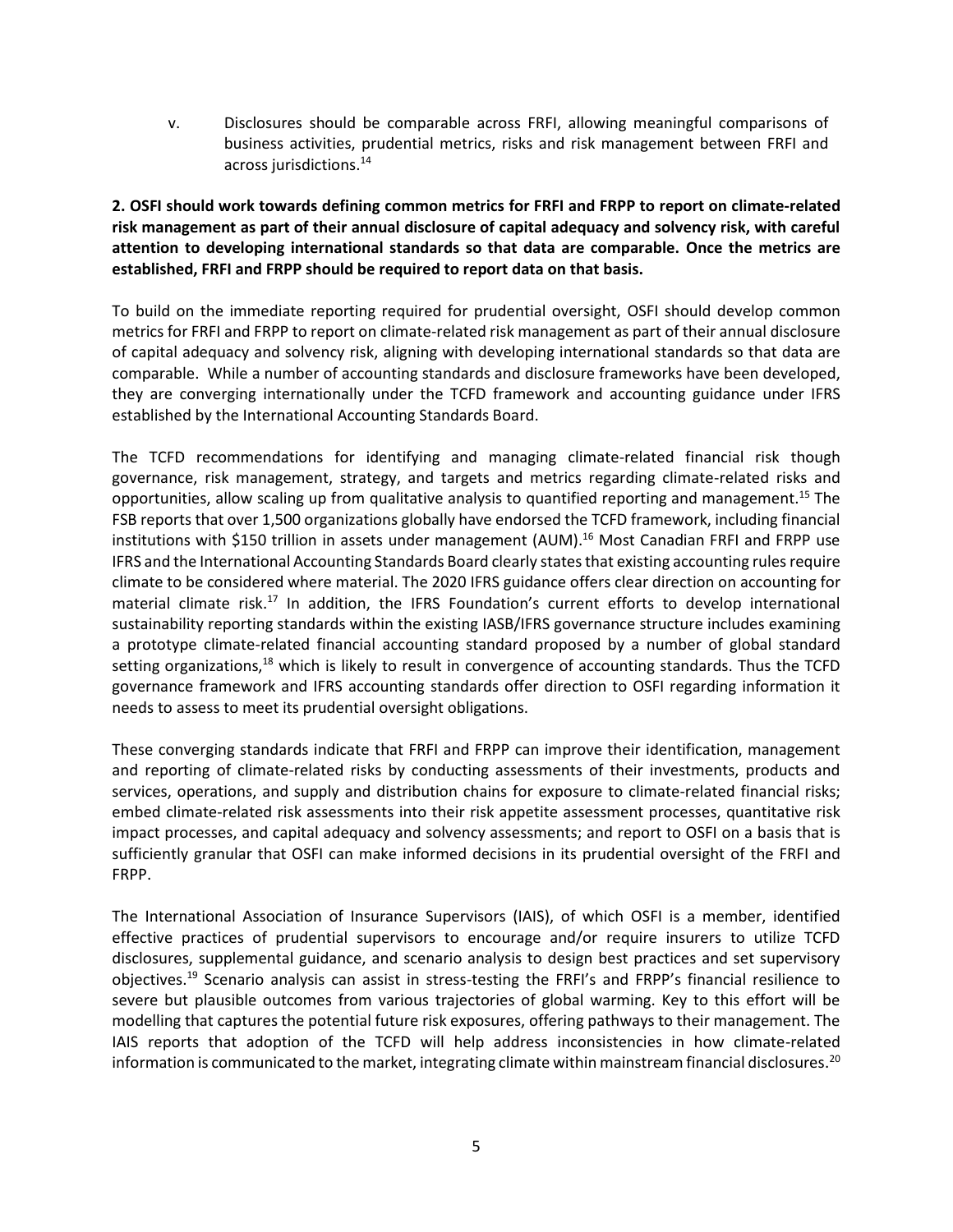CCLI believes that in order for OSFI to determine whether FRFI and FRPP are in sound financial condition and meeting regulatory and supervisory requirements, it needs to standardize the information it seeks from these organizations, generating both entity-specific data and comparative data that will allow it to undertake scanning of the sector and assess systemic risks. Disclosures must be relevant and targeted. As highlighted in our attached report on the insurance sector, there are a range of transition and physical risks that vary depending on the type of financial institution; and in order to ensure that the financial system is resilient, OSFI needs to be able to assess those data to ensure that climate-related financial risks are recognized as a core part of prudential risk, and where necessary, intervene at an early stage to preserve viability where possible.

We also support OSFI's pilot initiative with the Bank of Canada<sup>21</sup> and the insights it will generate on lossabsorbing capacity and solvency risks across a range of severe but plausible scenarios. Important will be how scenario analysis can translate into metrics that make sense for capital and liquidity calculations. In terms of FRFI taking a forward-looking approach to identifying and managing material risks to their businesses and investments, the TCFD offers a framework for strategic planning, assessment of risk appetite, and governance mechanisms to build quantification of risks, managing and measuring processes towards net-zero emissions. Scenario testing could prove a valuable tool and OSFI should be requiring disclosure on the projected outcomes of various scenarios. For distributing FRFI, there may be a concern about forward-looking financial information disclosure to investors. A safe harbour provision that protects projections where they are based on reasonable and prudent analysis is likely to aid in the thoroughness and utility of such scenarios because well-reasoned, evidence-based forward-looking information would be protected should the actual outcomes vary. Key also is to link executive compensation to specific climate-related risk management objectives.

OSFI should continue to be involved in development of international consensus on how to measure these risks in sufficient granular detail for purposes of capital and liquidity requirements and OSFI has a key role in implementing the international consensus here in Canada. We appreciate that FRFI and FRPP need to take reasonable risks in their financial decisions, having careful eye to their prudential obligations. OSFI's role of "trust but verify" makes sense, but in order to verify, OSFI needs to collect the data necessary to assess resilience and solvency even as standards continue to develop.

# **3. OSFI should require FRPP to disclose governance, risk management, strategy, and targets and metrics regarding climate-related risks and opportunities in their statements of investment policies and procedures.**

OSFI supervises FRPP and pooled registered pension plans and intervenes where necessary to protect pension plan members and beneficiaries from loss, recognizing that plan administrators are responsible for the plan's management and that pension plans can experience financial difficulties that can result in the reduction of expected benefits. OSFI's supervision of FRPP includes an expectation that trustees, administrators, and other pension fiduciaries will meet legislative requirements; the requirements set out in their statement of investment policies and procedures (SIPP); and their obligations to invest and manage assets prudently to meet the pension promise for multiple generations of plan beneficiaries. In order to effectively exercise that supervision, OSFI requires information on how climate-related financial risk is being embedded directly in the FRPP's governance, risk management, strategy, and targets and metrics regarding climate-related risks and opportunities. Where the FRPP delegates investment decisions to investment managers, the engagement mandate should make clear the need to identify and manage climate-related financial risks and require the investment manager to generate the required data that the FRPP can submit to OSFI to allow it to exercise its prudential supervision.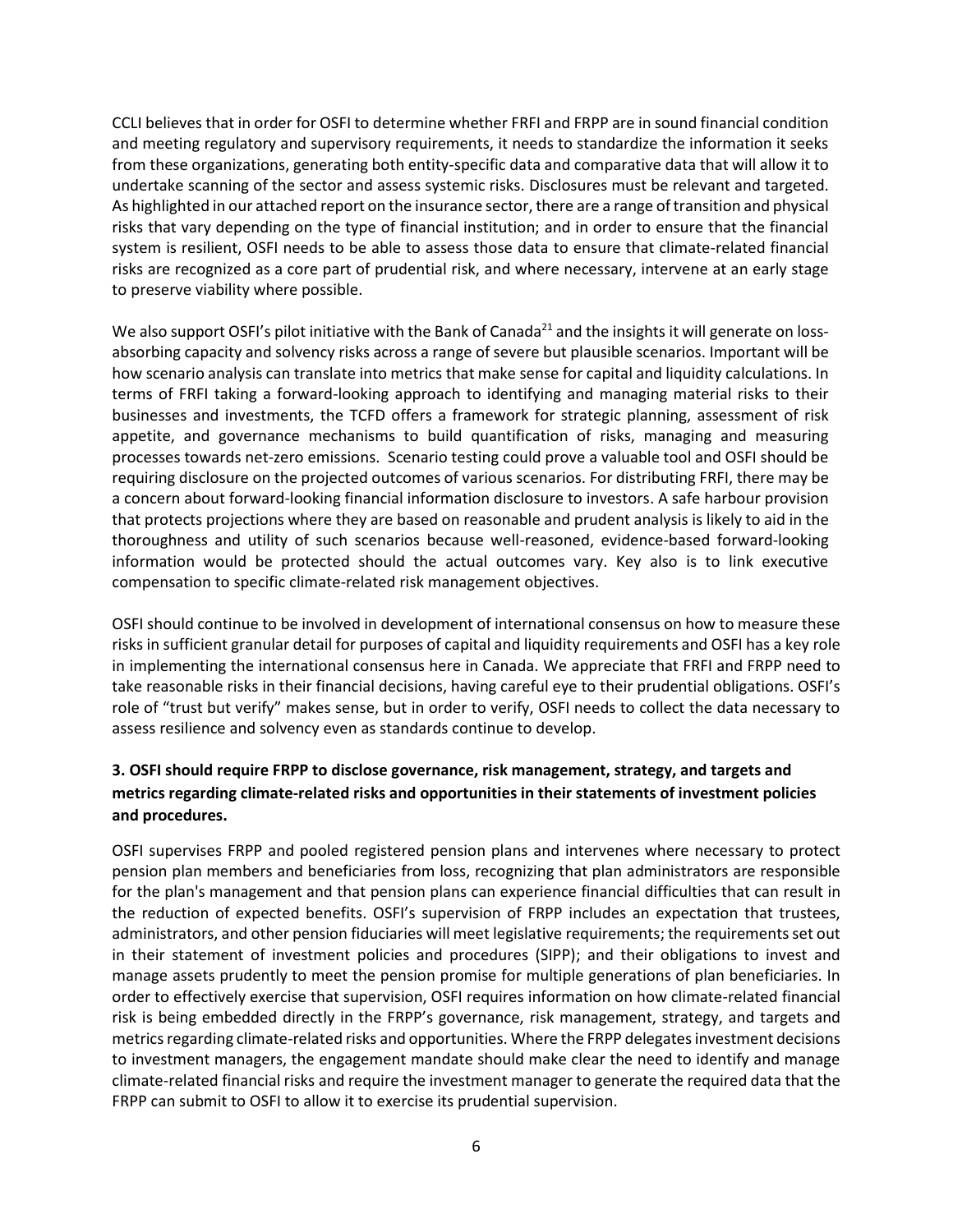Public and private pension funds have a critically important role in the shift to a sustainable net-zero carbon economy as major investors and providers of financial security to Canadian employees during their retirement. In November 2020, the Chief Executive Officers of Canada's eight largest pension fund investment managers, representing CA\$1.6 trillion AUM, issued a statement recognizing the need for a post-COVID-19 recovery that puts sustainability and resilience at the core, seeking standardized TCFD climate-related disclosure from portfolio companies.<sup>22</sup> As part of Climate Action 100+, more than 500 investors with \$47 trillion AUM are pressing the largest greenhouse gas (GHG) emitting investee companies to strengthen their climate-related disclosures in line with the TCFD recommendations.<sup>23</sup> A number of major pension plans in Canada are taking leadership and OSFI could apply their approaches to the smaller pension plans under its oversight.

As part of OSFI's prudential oversight of FRPP, SIPP should include disclosing how FRPP are establishing a governance framework to address climate-related financial risks. The Pension Benefits Standards Regulations, 1985, s 7.1 should be amended to require the SIPP to identify the FRPP's approach to climaterelated governance, risk management, strategy, and targets and metrics. That information would then be reviewed by OSFI in its assessment of prudential risks and the effectiveness of management of climaterelated risks and opportunities. The Ontario pension regulation offers a precedent for implementing this policy,<sup>24</sup> and it aligns with the recommendations of the federal government's Expert Panel on Sustainable finance. $25$ 

The UK Pensions Regulator has stated that the net-zero transformation requires climate factors to be fully integrated into mainstream financial decision-making across all sectors and asset classes. <sup>26</sup> The UK government has enacted legislation requiring pension plans to disclose climate risks and governance based on the TCFD framework. <sup>27</sup> The UK *Pension Schemes Act 2021* authorizes regulatory requirements on the trustees or managers of pension schemes to ensure there is effective governance with respect to the effects of climate change.<sup>28</sup> Proposed new regulations for pension schemes adapt the TCFD recommendations to make them relevant to trustee decision-making structures. For example, trustees are required to have oversight of climate-related risks and opportunities; must set climate-related targets and report the scheme's carbon footprint by calculating GHG emissions of the investment portfolio; and must publish a report on their governance of climate risk.<sup>29</sup> As of 2019, trustees of pension plans with 100 or more members are required to set out in their statement of investment principles (SIP) their policies on stewardship and on material environmental, social and governance considerations, including climate change, and must publish their SIP by 1 October 2021. $^{30}$ 

CCLI wants pension funds to invest sustainably so that they have the assets to meet the pension promise given to their plan members and beneficiaries. Embedding their management of climate-related risks and strategy in their SIPP is an important step forward.

## **4. Once OSFI has collected the standardized data, it should assess its capital adequacy and liquidity requirements based on the identified risks and make any adjustments needed.**

Canadians rely on OSFI as the federal prudential oversight authority to protect their savings, pensions, and life and health and other insurance policies. The capital adequacy and liquidity requirements are a function of risks and OSFI needs the data in order to assess any needed adjustments in its requirements. CCLI acknowledges that without clear granular measurement metrics, one cannot set capital and liquidity requirements for those risks in the public frameworks. Canada must keep pace with other countries in management of climate-related financial risks to its financial institutions.<sup>31</sup> OSFI needs to be able to assess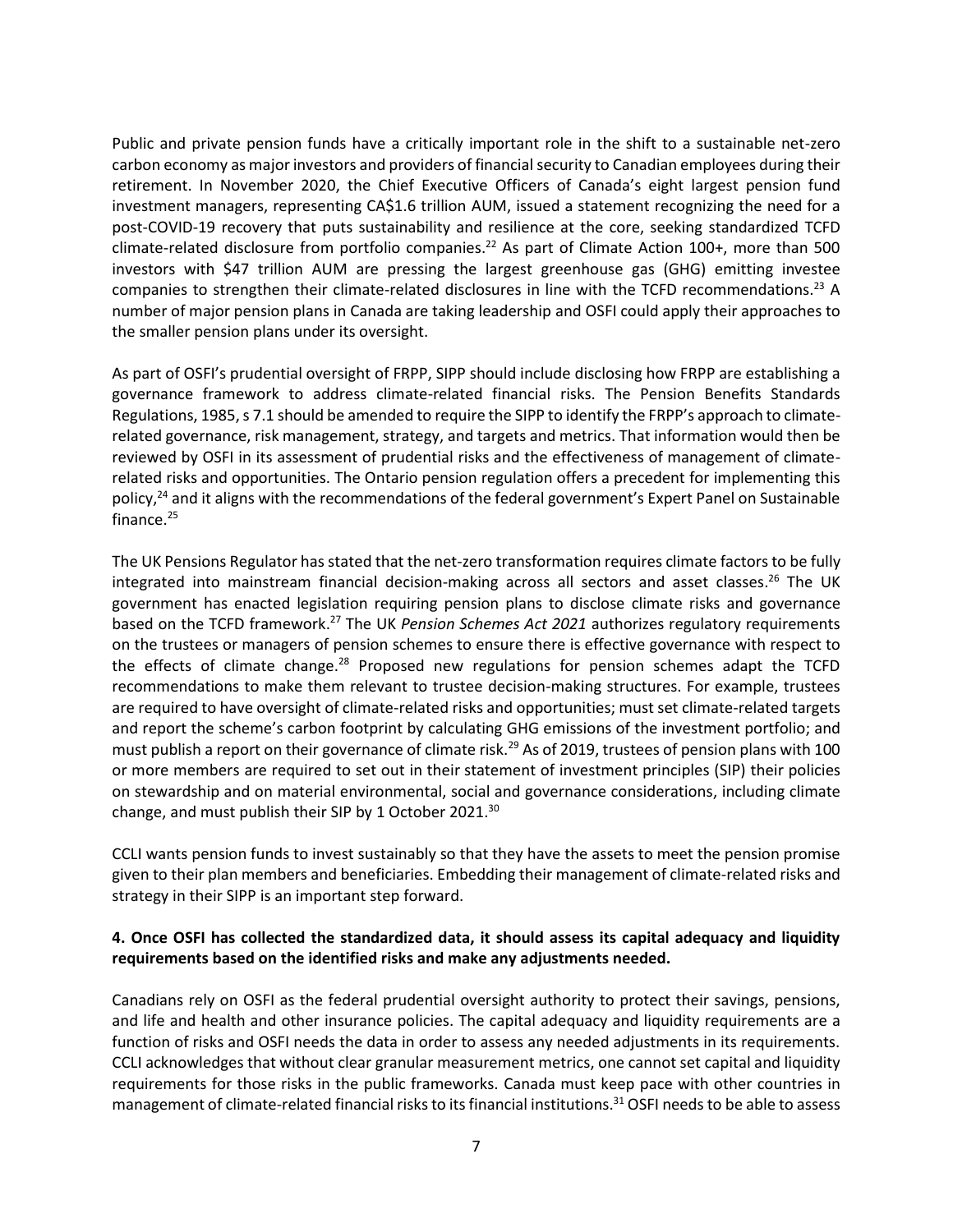climate-related risk exposures and strategies that identify climate-related risk appetite commensurate with the nature, size, complexity and risk profile of the FRFI and FRPP.

OSFI's commitment to implementing the Basel III Framework is important to preventing systemic shocks to the financial system.<sup>32</sup> OSFI's proposed new Capital Adequacy Requirements Guideline to better align capital requirements with risk;<sup>33</sup> Leverage Requirements Guideline to align with revised capital requirements and safeguard institutions against excessive borrowing; and the Liquidity Adequacy Requirements Guideline to improve risk-sensitivity and to ensure that institutions are holding enough cash or other liquid investments to provide for contingent liquidity demands and support continued lending, particularly during periods of financial stress, illustrate the need for Canada to continue to align financial policy with international developments, including standardized operational risk capital rules and closely aligning capital requirements with risk.<sup>34</sup> It also makes sense to tailor the capital and liquidity requirements for small and medium-sized deposit-taking institutions.<sup>35</sup> The requirements should encapsulate all risks to which the FRFIs are exposed, including climate risks that have long gestation periods before they crystallize.

Climate-related risks must be considered in the current capital framework for Canada's FRFI and as noted above and in the appended report, a number of these risks are not currently captured. Climate-related financial risks should be incorporated more specifically in internal capital adequacy and solvency assessments, and OSFI should issue more guidance embedding climate-related financial risk into its risk assessment processes. Disclosure of both climate-related financial risks as they are developing and management of those risks are key to OSFI's prudential oversight. CCLI appreciates that there is complex and systemic interplay between physical and transition risks, with both direct and indirect ripple effects that could destabilize Canada's financial system. OSFI's prudential supervisory role is a key part of Canada's capacity to manage risks to the financial system in the transition to net-zero GHG emissions.

In conclusion, we support OSFI's efforts to promote preparedness and resilience to climate-related financial risks. It is important that OSFI takes steps now to ensure FRFI and FRPP are reporting baseline metrics, working towards embedding international standards as they develop.

On behalf of CCLI, sincerely,

Janis Sarra

Dr Janis Sarra Principal Co-Investigator, Canada Climate Law Initiative University of British Columbia Peter A Allard School of Law [sarra@allard.ubc.ca](mailto:sarra@allard.ubc.ca)

### NOTES

<sup>1</sup> OSFI, 'Navigating Uncertainty in Climate Change, Promoting Preparedness and Resilience to Climate-related Risks, (January 2021), Navigating Uncertainty in Climate Change - [Promoting Preparedness and Resilience to Climate-Related Risks \(osfi](https://www.osfi-bsif.gc.ca/Eng/Docs/clmt-rsk.pdf)[bsif.gc.ca\).](https://www.osfi-bsif.gc.ca/Eng/Docs/clmt-rsk.pdf)

<sup>2</sup> Taskforce on Climate-related Financial Disclosures, *Final Report, Recommendations of the Task Force on Climate-related Financial Disclosures* (2017)[, https://www.fsb-tcfd.org/publications/](https://www.fsb-tcfd.org/publications/) [hereafter TCFD].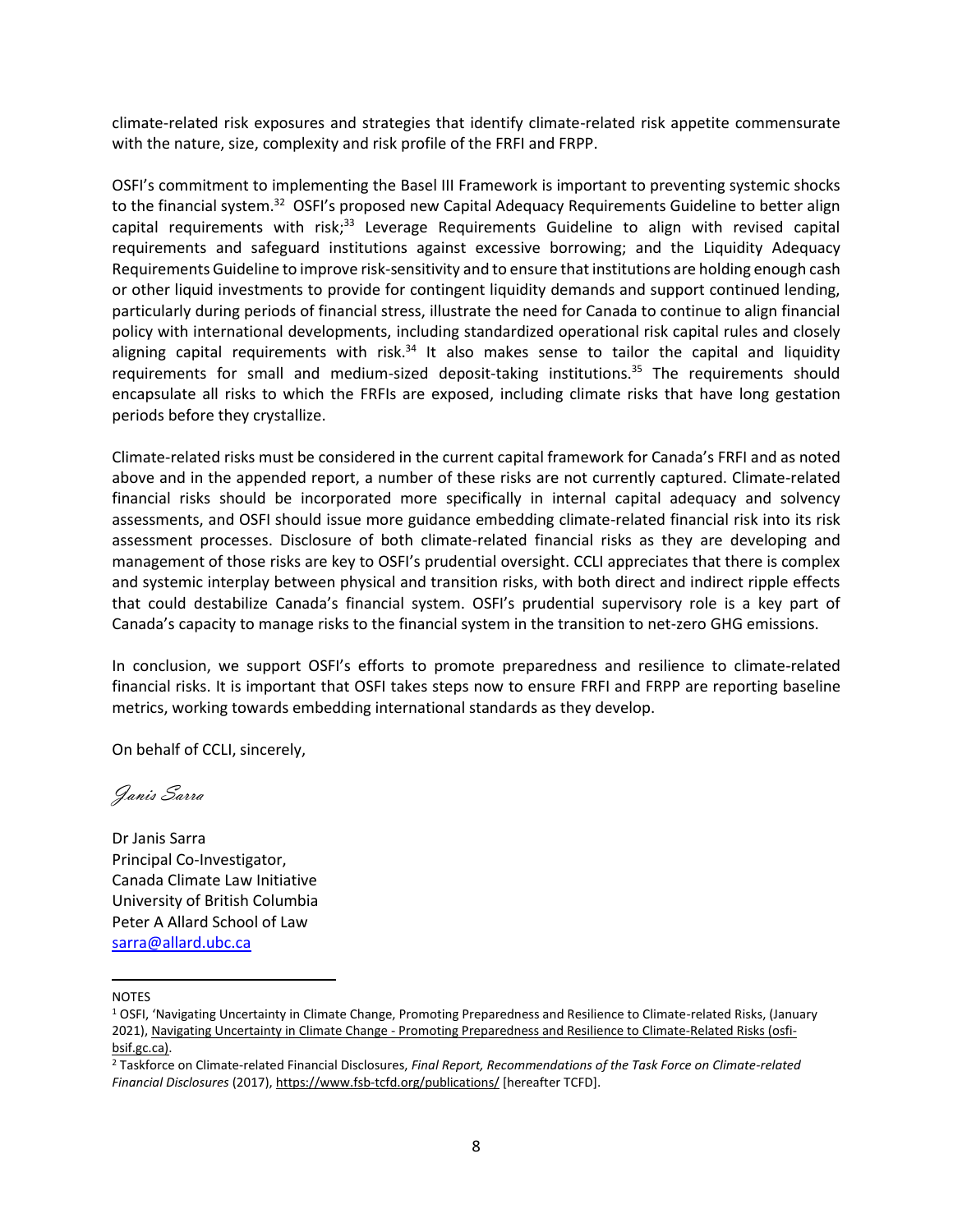<sup>3</sup> Science Advisory Group of the UN Climate Action Summit 2019, *United in Science,* World Meteorological Organization (22 September 2019)[, United in Science 2020 | World Meteorological Organization \(wmo.int\).](https://public.wmo.int/en/resources/united_in_science)

<sup>4</sup> See for example, Insolvency Insider, "Oil & Gas Insolvency Filings", (March 2021), [Industry: Oil and Gas \(insolvencyinsider.ca\).](https://insolvencyinsider.ca/industry/oil-and-gas/)

<sup>6</sup> Basel Committee on Banking Supervision, *Climate-related financial risks: a survey on current initiatives*, (April 2020) [Climate](https://www.bis.org/bcbs/publ/d502.pdf)[related financial risks: a survey on current initiatives \(bis.org\);](https://www.bis.org/bcbs/publ/d502.pdf) [Basil Committee on Banking Supervision](https://d.docs.live.net/6b16e7ecaae1ab01/Tortell/Documents/Documents%202021/federal%20policy/Basel%20Committee%20on%20Banking%20Supervision), 'The Basel Committee's initiatives on climate-related financial risks' (14 October 2020), [The Basel Committee's initiatives on climate-related financial](https://www.bis.org/speeches/sp201014.htm)  [risks \(bis.org\).](https://www.bis.org/speeches/sp201014.htm) 

<sup>7</sup> The Geneva Association, *Climate Change and the Insurance Industry: Taking Action as Risk Managers and Investors* (2018), at 16[, Climate Change and the Insurance Industry: Taking Action as Risk Managers and Investors | Geneva Association.](https://www.genevaassociation.org/research-topics/climate-change-and-emerging-environmental-topics/climate-change-and-insurance)

<sup>8</sup> Financial Stability Board, *The implications of climate change for financial stability*, (November 2020), at 21, [The Implications of](https://www.fsb.org/wp-content/uploads/P231120.pdf)  [Climate Change for Financial Stability \(fsb.org\)](https://www.fsb.org/wp-content/uploads/P231120.pdf) [hereafter FSB].

<sup>9</sup> Sarra, note 5 at 22.

<sup>10</sup> *Ibid* at 34.

<sup>11</sup> IFRS, *Effects of climate-related matters on financial statements*, (20 November 2020), at 1, [effects-of-climate-related-matters](https://cdn.ifrs.org/-/media/feature/supporting-implementation/documents/effects-of-climate-related-matters-on-financial-statements.pdf?la=en)[on-financial-statements.pdf \(ifrs.org\)](https://cdn.ifrs.org/-/media/feature/supporting-implementation/documents/effects-of-climate-related-matters-on-financial-statements.pdf?la=en) [hereafter IFRS].

#### <sup>12</sup> *Ibid.*

<sup>13</sup> See the discussion in Janis Sarra, "A Bridge Over Troubled Waters — Resolving Bank Financial Distress in Canada", *Annual Review of Insolvency Law 2017* (Toronto: Carswell, 2018) 255-341 and Janis Sarra, "Flotsam, Financing and Flotation: Is Canada 'Resolution Ready' for Insurance Company Insolvency?", Annual Review of Insolvency Law 2018 (Toronto: Carswell, 2019) 973- 1068.

<sup>14</sup> Adapted from OSFI, Principles 1-5, citing Basel Framework, DIS 10.14 to DIS 10.20.

<sup>15</sup> TCFD, note 2.

<sup>16</sup> FSB, 2020 Status Report: Task Force on Climate-related Financial Disclosure, (29 October 2020), at 2[, 2020 Status Report: Task](https://www.fsb.org/2020/10/2020-status-report-task-force-on-climate-related-financial-disclosures/)  [Force on Climate-related Financial Disclosures -](https://www.fsb.org/2020/10/2020-status-report-task-force-on-climate-related-financial-disclosures/) Financial Stability Board (fsb.org).

<sup>17</sup> IFRS, note 11.

<sup>18</sup> IFRS Foundation, "IFRS Foundation Trustees announce strategic direction and further steps based on feedback to sustainability reporting consultation" (March 2021), IFRS - [Trustees announce strategic direction based](https://www.ifrs.org/news-and-events/2021/03/trustees-announce-strategic-direction-based-on-feedback-to-sustainability-reporting-consultation/) on feedback to [sustainability reporting consultation.](https://www.ifrs.org/news-and-events/2021/03/trustees-announce-strategic-direction-based-on-feedback-to-sustainability-reporting-consultation/) IFRS Foundation, *Consultation Paper on Sustainability Reporting*, (September 2020), para. 33, <https://cdn.ifrs.org/-/media/project/sustainability-reporting/consultation-paper-on-sustainability-reporting.pdf?la=en>*.* See also CDP, CDSB, GRI, IIRC and SASB, "Reporting on enterprise value Illustrated with a prototype climate-related financial disclosure standard, Progress towards a comprehensive corporate reporting system, from leading sustainability and integrated reporting organizations CDP, CDSB, GRI, IIRC and SASB", facilitated by the Impact Management Project, World Economic Forum and Deloitte, (December 2020)[, Reporting-on-enterprise-value\\_climate-prototype\\_Dec20.pdf \(netdna-ssl.com\).](https://29kjwb3armds2g3gi4lq2sx1-wpengine.netdna-ssl.com/wp-content/uploads/Reporting-on-enterprise-value_climate-prototype_Dec20.pdf)

<sup>19</sup> International Association of Insurance Supervisors, 'Issues Paper on the Implementation of the Recommendations of the Task Force on Climate-related Financial Disclosures', (2020), at 13, 20, [https://www.iaisweb.org/file/88991/issues-paper-on-the](https://www.iaisweb.org/file/88991/issues-paper-on-the-implementation-of-the-tcfd-recommendations)[implementation-of-the-tcfd-recommendations.](https://www.iaisweb.org/file/88991/issues-paper-on-the-implementation-of-the-tcfd-recommendations)

<sup>20</sup> *Ibid* at 15.

<sup>21</sup> Bank of Canada, 'Bank of Canada and OSFI launch pilot project on climate risk scenarios' (16 November 2020), [https://www.bankofcanada.ca/2020/11/bank-canada-osfi-launch-pilot-project-climate-risk-scenarios/.](https://www.bankofcanada.ca/2020/11/bank-canada-osfi-launch-pilot-project-climate-risk-scenarios/) 

<sup>22</sup> Press Release*,* Companies and investors must put sustainability and inclusive growth at the centre of economic recovery, [https://mma.prnewswire.com/media/1341331/British\\_Columbia\\_Investment\\_Management\\_Corporation\\_\\_BCI\\_\\_CEOs\\_of.pdf?](https://mma.prnewswire.com/media/1341331/British_Columbia_Investment_Management_Corporation__BCI__CEOs_of.pdf?p=pdf) [p=pdf.](https://mma.prnewswire.com/media/1341331/British_Columbia_Investment_Management_Corporation__BCI__CEOs_of.pdf?p=pdf)

<sup>23</sup> FSB, note 8 at 2; Climate Action 100[+ About Climate Action 100+ | Climate Action 100+.](https://www.climateaction100.org/about/)

<sup>24</sup> RRO 1990, Reg 909: General, under *Pension Benefits Act*, RSO 1990, c P 8, as amended, s 78(3).

<sup>25</sup> Expert Panel on Sustainable Finance, *Final Report of the Expert Panel on Sustainable Finance - Mobilizing Finance for Sustainable Growth,* (2019), at 14, 16[, https://www.canada.ca/en/environment-climate-change/services/climate](https://www.canada.ca/en/environment-climate-change/services/climate-change/expert-panel-sustainable-finance.html)[change/expert-panel-sustainable-finance.html.](https://www.canada.ca/en/environment-climate-change/services/climate-change/expert-panel-sustainable-finance.html)

<sup>26</sup> The UK Pensions Regulator, "Climate change strategy" (7 April 2021), [Climate change strategy | The Pensions Regulator](https://www.thepensionsregulator.gov.uk/en/document-library/strategy-and-policy/climate-change-strategy) <sup>27</sup> *Pension Schemes Act 2021,* UK Public General Acts, 2021 c 1, Royal Assent on 11 February 2021, [Pension Schemes Act 2021](https://www.legislation.gov.uk/ukpga/2021/1/contents/enacted)  [\(legislation.gov.uk\)](https://www.legislation.gov.uk/ukpga/2021/1/contents/enacted) [hereafter *Pension Schemes Act 2021*]. UK Government, "Taking action on climate risk: improving governance and reporting by occupational pension schemes – response and consultation on regulations" (27 January 2021), [Taking action on climate risk: improving governance and reporting by occupational pension schemes -](https://www.gov.uk/government/consultations/taking-action-on-climate-risk-improving-governance-and-reporting-by-occupational-pension-schemes) GOV.UK (www.gov.uk) [hereafter UK Government, Taking Action].

<sup>28</sup> Section 124, *Pension Schemes Act 2021, ibid,* adding section 41A to the *Pensions Act 1995:* They must disclose risks arising from steps taken because of climate change by governments or otherwise and opportunities relating to climate change. The

<sup>&</sup>lt;sup>5</sup> Janis Sarra, Life, Health, Property, Casualty: The Duties of Insurance Company Directors in Respect of Climate Change (CCLI, 2021), at 25[, Life-Health-Property-Casualty-Canadian-Insurance-Company-Directors-and-Effective-Climate-Governance.pdf](https://law-ccli-2019.sites.olt.ubc.ca/files/2021/03/Life-Health-Property-Casualty-Canadian-Insurance-Company-Directors-and-Effective-Climate-Governance.pdf)  [\(ubc.ca\).](https://law-ccli-2019.sites.olt.ubc.ca/files/2021/03/Life-Health-Property-Casualty-Canadian-Insurance-Company-Directors-and-Effective-Climate-Governance.pdf)